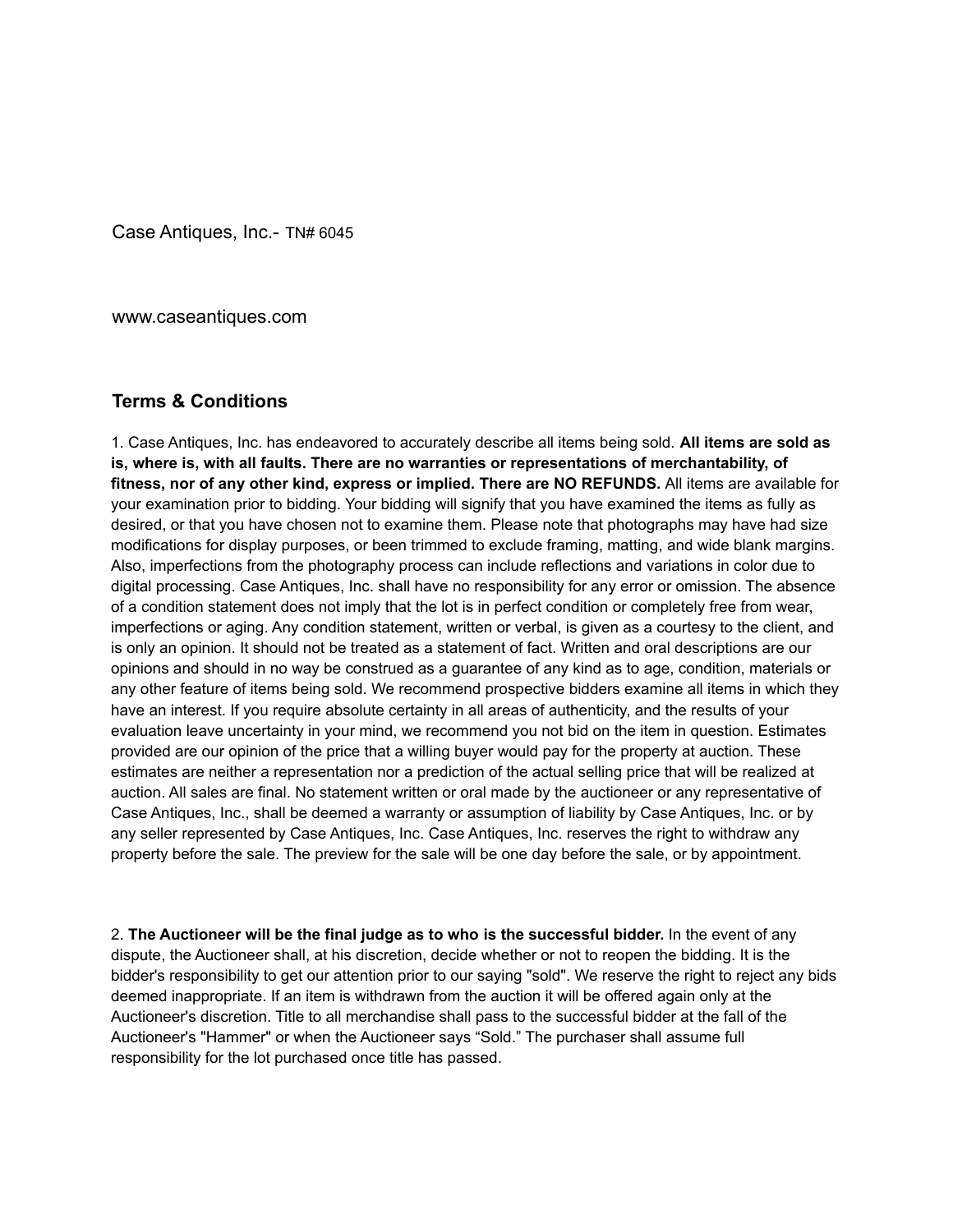3. **Payment arrangements should be made prior to the sale and you are required to contact us with your final payment arrangements within 3 days of the sale.** If you have not **contacted us with payment arrangements** by the Tuesday following a Saturday sale (3 days after the sale), your payment will be considered late and in breach of the Terms and Conditions in this contract. If you have not **completed** payment within 5 days after the sale, you will be considered late and in breach of the Terms and Conditions in this contract and may have a dispute filed against you on the Internet Platform(s) or be turned over to a collection service at our discretion. If you win a lot(s) utilizing the Invaluable bidding platform, the credit card you used to signup can be charged automatically four (4) days after the first invoice has been sent. If you win a lot(s) on LiveAuctioneers and have a credit card on file with LiveAuctioneers, it will be automatically charged 72 hours after you receive your invoice. Winning bidders in the United States can pay by cash (in-house only), wire transfer, certified funds, credit card or approved check. Winning bidders in Canada can pay by wire transfer, certified funds, or credit card. Winning bidders outside of the United States and Canada can pay by wire transfer only. We DO NOT accept PayPal. We reserve the right to require payment by wire transfer or certified funds from any bidder in any location. A convenience charge of 3% will be reflected in the final purchase price for the use of a credit card and credit cards will not be accepted for international transactions. (Some bidding platforms will have the 3% credit card convenience fee already added to the buyer's premium. See section 4 for more information.) Buyers not known to us presenting a check on auction day must provide a "letter of guarantee" from a bank officer on original stationery to Case Antiques, Inc. This letter should state an exact amount of funds guaranteed and should be presented to the cashier at time of registration. An example "letter of guarantee" is available on our Website. ALL PERSONAL AND BUSINESS CHECKS WILL BE HELD FOR 7 DAYS UNLESS A "LETTER OF GUARANTEE" HAS BEEN SUBMITTED AND APPROVED. YOUR WINNING LOTS WILL NOT BE RELEASED TO SHIP OR PICKUP UNTIL YOUR CHECK HAS CLEARED. Just because funds have left your bank account DOES NOT guarantee we have received the funds in our bank account. Funds in transit are NOT VERIFIED as available in our account. Credit arrangements must be made by Friday prior to the day of the auction so bank statements or letters of guarantee can be verified. We reserve the right to not issue a bidder number or to withhold merchandise if appropriate credit has not been established. A \$30.00 service charge will be assessed when a check fails to clear the purchaser's bank. In addition to this returned check administrative fee, late payment fees may be assessed. We require cash, cashier's check or wire transfer to replace the returned check and any service fees.

4. **A buyer's premium will be applied** to the purchase price of all items as listed below. (The "Sales Price" is the hammer price plus the buyer's premium, plus applicable convenience payment fees, plus applicable taxes). All bidding at auction and all purchases will be in U.S. Dollars.

Live bidders via floor, phone and absentee bidding:

20% - Cash, check, certified funds or Bank wire transfer

Credit card payments incur a 3% convenience fee (to equal a 23% buyer's premium)

Internet bidding: 28%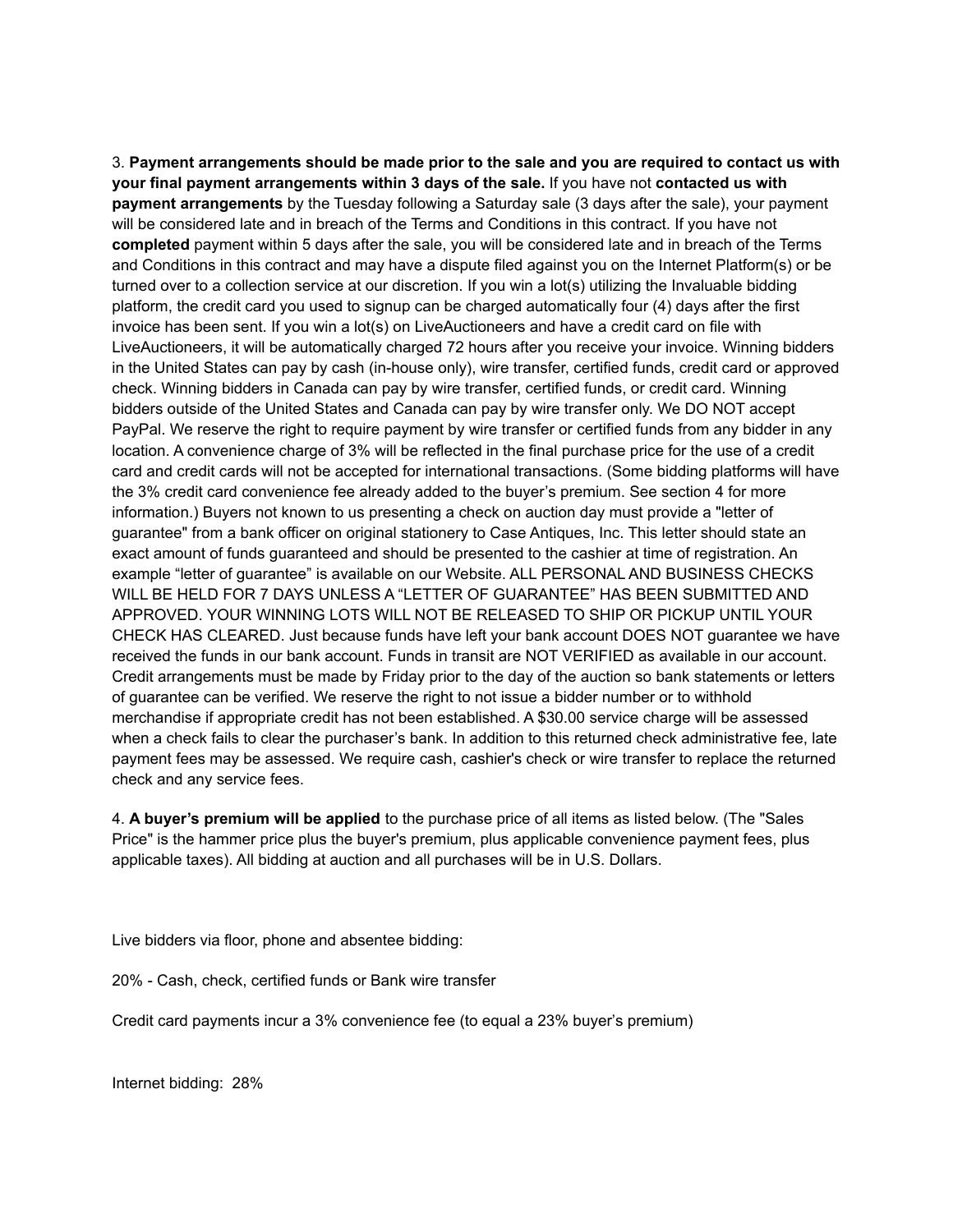5. **Case Antiques, Inc. DOES NOT SHIP.** All items for this auction are located in Knoxville, TN. We provide names of carriers and shippers in advance at bidder/purchaser request and on our Website. If you plan to bid on items that may be expensive or complicated to ship, we highly recommend that you **get shipping estimates prior to bidding** from one or more of our recommended shippers or a shipper of your choice. Your agreement to complete the purchase of any items you bid on is a binding contract even if shipping costs exceed your expectations. Purchaser agrees that packing and shipping is done at the purchaser's risk and that the purchaser will pay for all packing expenses, materials, carrier fees and insurance charges. Case Antiques, Inc. will have no liability for any loss or damage to shipped items. Items must be paid for in full before they will be released to be shipped. Any shipping estimates given are only estimates and cannot be construed as the final shipping cost. All property should be removed from the premises at the sale conclusion unless prior arrangements have been made with Case Antiques, Inc. Purchased items not picked up or shipped within ten business days of the auction will be assessed a storage fee of \$10.00 per day. If the purchaser fails to have their item(s) removed from the Case Antiques, Inc. gallery 30 days after the auction, Case Antiques, Inc. reserves the right to take possession of the item(s) and dispose of them at their discretion to recoup storage costs.

6. **Taxes:** All purchases are subject to 9.25% Tennessee sales tax unless the Tennessee Department of Revenue Blanket Certificate of Resale form is completed and provided. If you are outside of Tennessee and are travelling to Tennessee to claim your items personally you will be charged applicable Tennessee Sales Tax if you have not provided an active resale certificate **prior** to pick-up. International buyers are responsible for tariffs, taxes, or assessments of shipped items to the buyer's country.

7. **Absentee/Telephone/Internet Bidding:** As a service to our customers, Case Antiques, Inc. will execute absentee bids if so authorized in writing under the provisions herein specified. Absentee bids should be made on the absentee bid form provided or via an electronic bid form if provided. This form should be clearly and completely filled out and accompanied by a valid credit card. The credit card is used for identification purposes and you are not required to use the card provided to complete the purchase. However, if you do not complete the purchase within our required payment terms, Case Antiques, Inc. reserves to right to charge the credit card provided for your purchase(s) and for shipping. Absentee bids are executed competitively and confidentially. In the event of tie bids between absentee bidders and those in attendance, preference will be given to the attending bidder. If two absentee bidders bid the same amount, the first received will be honored. Telephone bidders also should submit a completed phone and absentee bid form. Upon receipt of a properly executed bid form, we will make arrangements to call you just prior to your lot(s) of interest being offered. Please note that we will have limited time frame to attempt to get in touch with you by phone. Make sure that the phone number you have given us is correct and that your line will be open during the auction. Winning bidders will be notified within two (2) days of the sale. Case Antiques, Inc. will not be responsible for any errors or failures to properly execute absentee or telephone bids. Absentee and phone bids will not be accepted after 12pm Eastern on the Friday prior to the sale. All Internet bidders will require registration and pre-approval. There are no guarantees of successful registration, especially for those bidders attempting to register within 48 hours of the sale. Case Antiques, Inc. does not warrant that the Internet auction platform(s) will be uninterrupted or error free, nor do they make any warranty with respect to the results obtained from participating in the use of the Internet auction platform, or as to the accuracy, reliability or content of any information, service or offerings provided through the Internet auction platform. Your bid is a contract. If you are the winning bidder, you have entered into a legally binding contract to purchase the property. Please contact us directly at bid@caseantiques.com or (865) 558-3033 if you have registration or any other questions prior to bidding.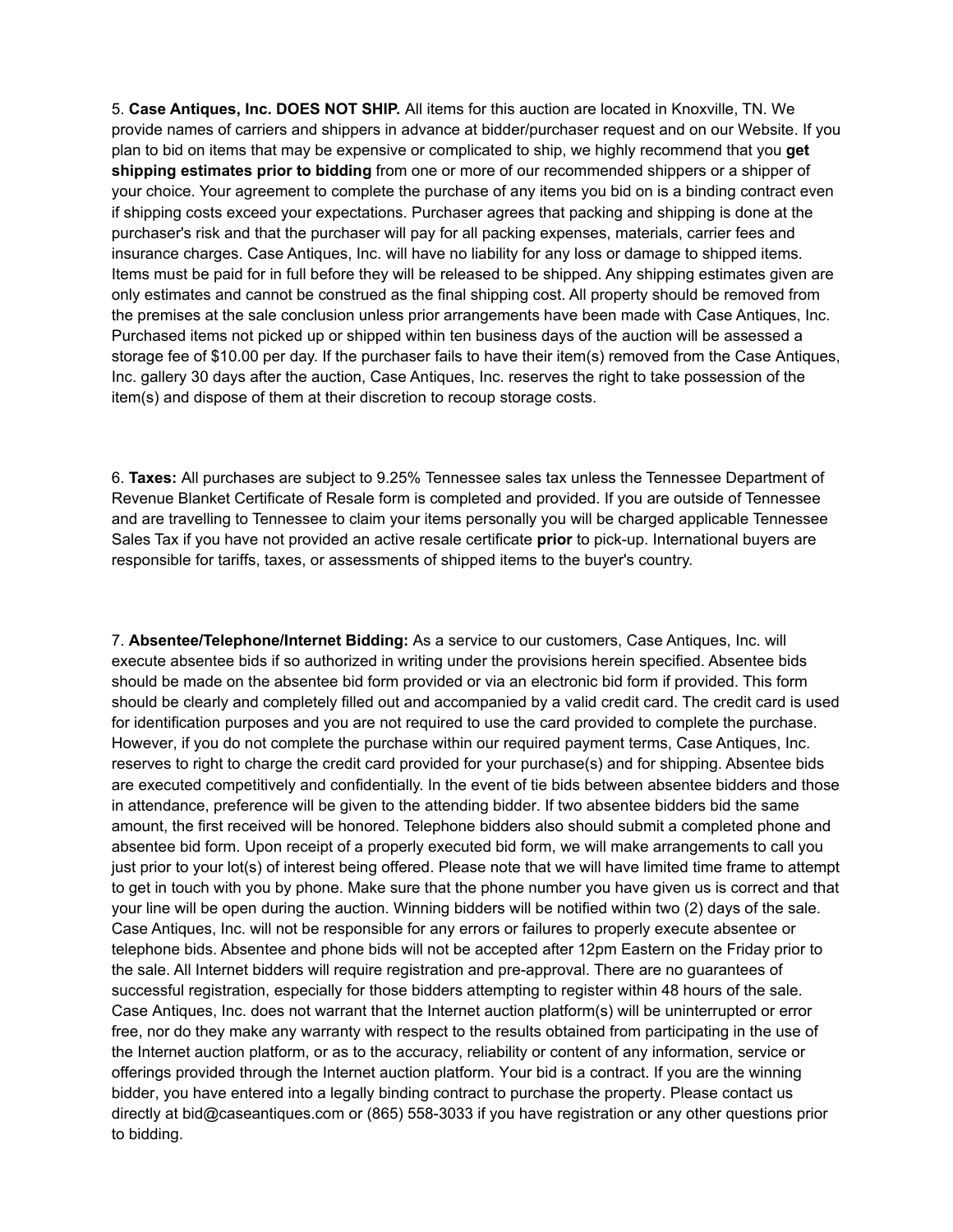8. **In bidding on any lot offered, the bidder indicates acceptance of these Terms and Conditions of**

**Sale.** Title of each lot passes at the fall of the Auctioneer's "Hammer" or when the auctioneer says, "Sold". The bidder is responsible for knowing on which item(s) he or she is bidding. If unsure, the bidder should inquire, or not bid. When becoming the winning bidder at auction, you have affected a contract and will be expected to pay for items in which you were evidenced to be the successful bidder. After the item is sold, any loss by fire, theft, breakage, or any other cause is the sole responsibility of the purchaser. Merchandise must be packed and transported by the purchaser or the purchaser's agent(s) at his own risk and expense.

9. **The Auctioneer reserves the right to accept or reject bids** in any increment that the auctioneer deems to be in the best interest of the client, the seller. Absentee and phone bidding for prospective bidders are offered for those who cannot be present at the auction. Please complete the Absentee and/or Phone Bid Reservation form(s). Absentee bids left with us are executed competitively and confidentially. Bids left on the Internet are not executed until the item is offered in the live auction. We target to sell

80-100 lots per hour.

Following are general guidelines for bidding increments:

| \$0-\$99            | \$10 increments     |
|---------------------|---------------------|
| $$100 - $499$       | \$25 increments     |
| \$500 - \$999       | \$50 increments     |
| $$1,000 - $2,999$   | \$100 increments    |
| \$3,000 - \$4,999   | \$200 increments    |
| \$5,000 - \$9,999   | \$500 increments    |
| $$10,000 - $19,999$ | \$1,000 increments  |
| \$20,000 - \$49,999 | \$2,000 increments  |
| \$50,000 - \$99,999 | \$5,000 increments  |
| $$100,000 +$        | \$10,000 increments |
|                     |                     |

We make every effort to honor all absentee and phone bid reservations, but we are not liable for any losses incurred as a result of failure to execute absentee bids or failed phone reservations or bids.

10. Please note that **lots containing ivory or any other plant or animal material** may be subject to regulations imposed by the Endangered Species Act and by the United States Fish and Wildlife Department as well as other restrictions under federal, state and/or local law. Some countries prohibit the importation of property containing materials from endangered plant or animal species and prospectivepurchasers should familiarize themselves with relevant customs regulations prior to bidding if they intend to import these item(s) into another country. We also suggest that buyers in the United States check with their state's wildlife protection agency for any restrictions on the purchase, possession or sale of ivory or any other animal material. Please note that bidders in New York and New Jersey may not bid on any lots containing elephant ivory, mammoth ivory, or rhinoceros horn. Items containing ivory can only be shipped to an address in the United States. Bidders should check all applicable government wildlife restrictions prior to placing a bid. The buyer will be solely responsible for obtaining any necessary license or permits applicable to the sale or transport of the item(s) including any export or import license and/or certificates as well as any other required documentation.